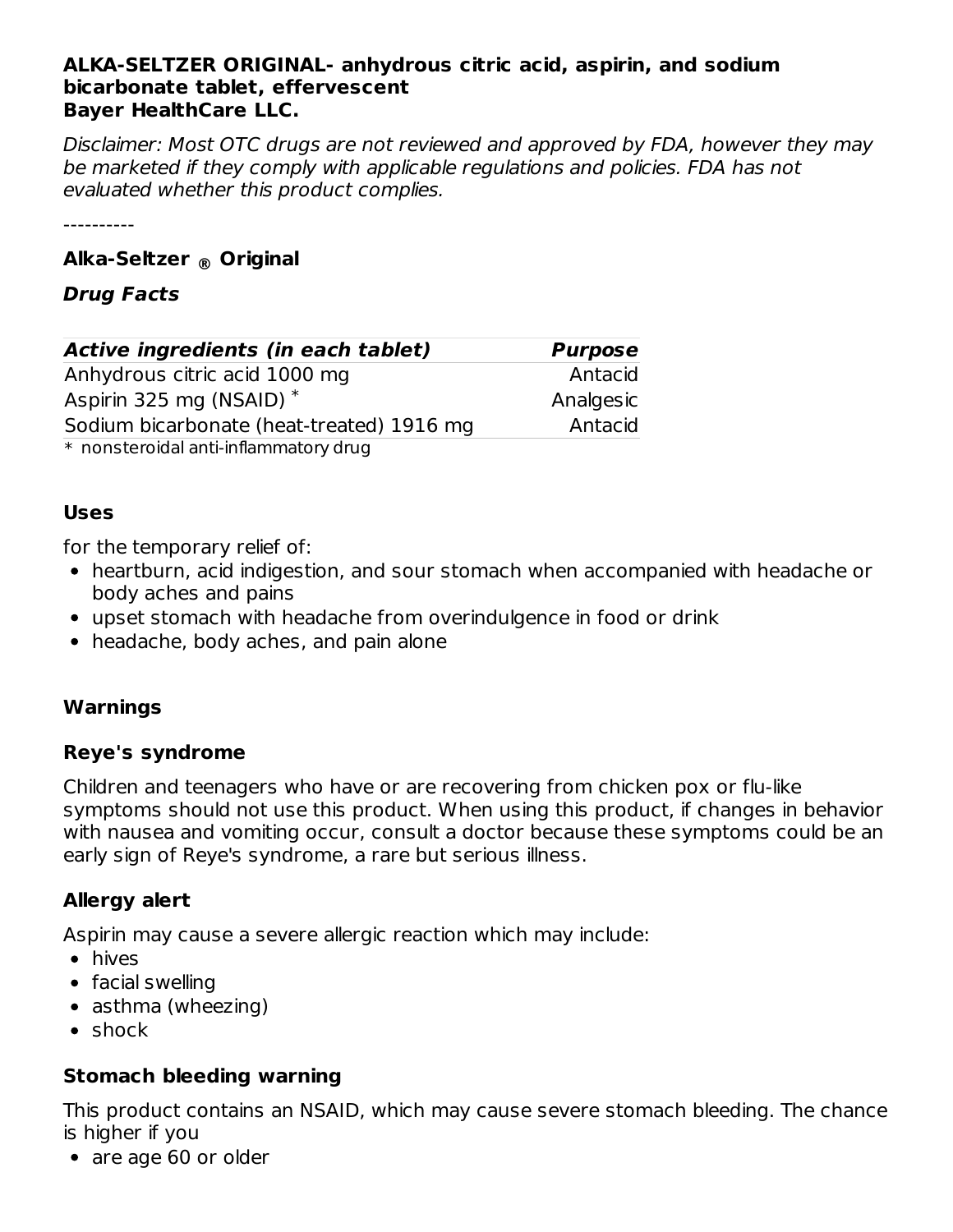- have had stomach ulcers or bleeding problems
- take a blood thinning (anticoagulant) or steroid drug
- take other drugs containing prescription or nonprescription NSAIDs (aspirin, ibuprofen, naproxen, or others)
- have 3 or more alcoholic drinks every day while using this product
- take more or for a longer time than directed

# **Do not use**

- if you are allergic to aspirin or any other pain reliever/fever reducer
- if you have ever had an allergic reaction to this product or any of its ingredients

# **Ask a doctor before use if**

- stomach bleeding warning applies to you
- you have a history of stomach problems, such as heartburn
- you have high blood pressure, heart disease, liver cirrhosis, or kidney disease
- you are taking a diuretic
- you have asthma
- you have a sodium-restricted diet

# **Ask a doctor or pharmacist before use if you are**

- presently taking a prescription drug. Antacids may interact with certain prescription drugs.
- taking a prescription drug for diabetes, gout, or arthritis

## **When using this product** do not exceed recommended dosage

# **Stop use and ask a doctor if**

- an allergic reaction occurs. Seek medical help right away.
- you experience any of the following signs of stomach bleeding
	- feel faint
	- vomit blood
	- have bloody or black stools
	- have stomach pain that does not get better
- symptoms get worse or last more than 10 days
- redness or swelling is present
- ringing in the ears or a loss of hearing occurs
- new symptoms occur

**If pregnant or breast-feeding,** ask a health professional before use. **It is especially important not to use aspirin during the last 3 months of pregnancy unless definitely directed to do so by a doctor because it may cause problems in the unborn child or complications during delivery.**

**Keep out of reach of children.** In case of overdose, get medical help or contact a Poison Control Center right away.

# **Directions**

**Directions**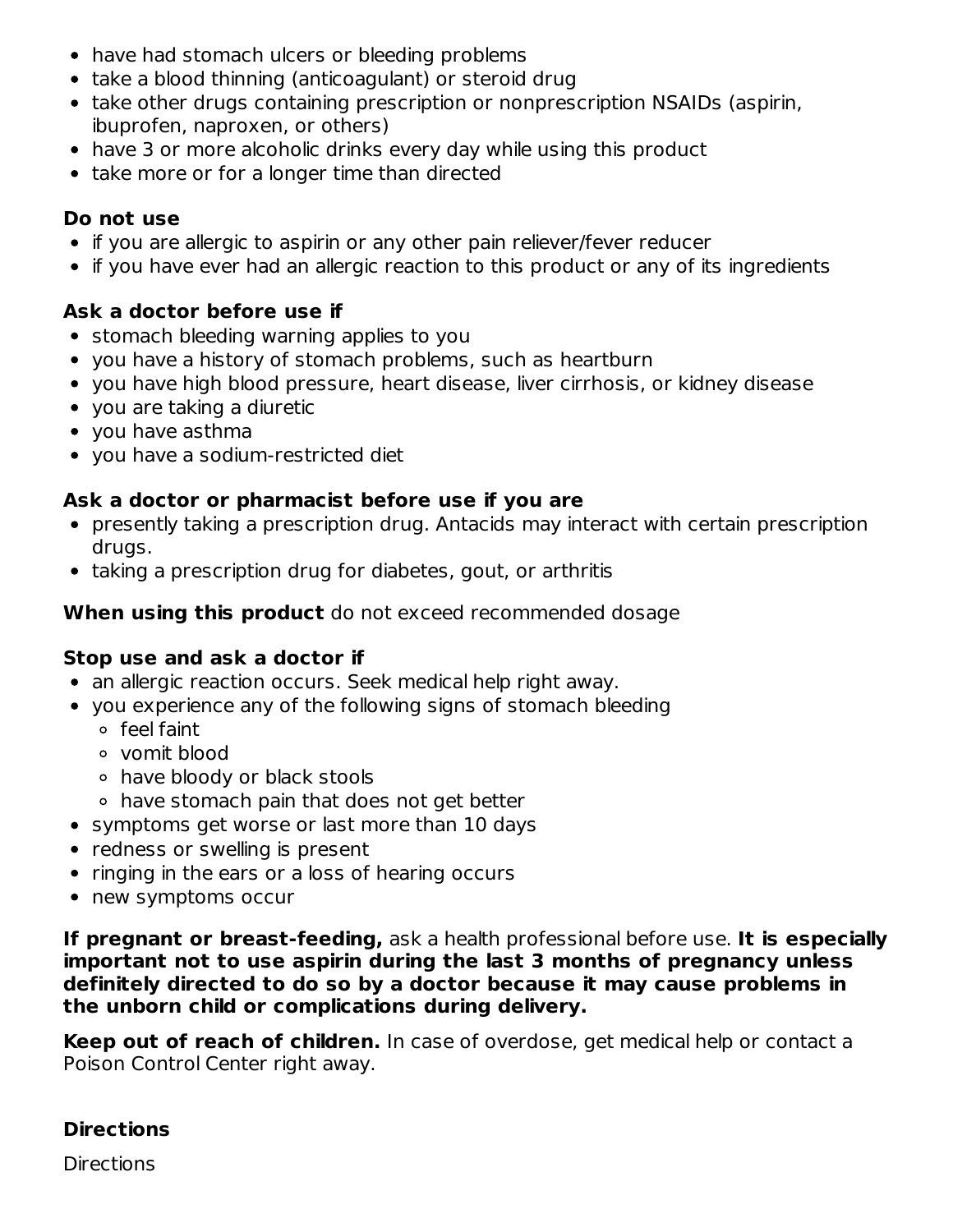$\bullet$  fully dissolve 2 tablets in 4 ounces of water before taking

| adults and children 12<br>years and over | 2 tablets every 4 hours, or as<br>directed by a doctor | do not exceed 8 tablets<br>in 24 hours |
|------------------------------------------|--------------------------------------------------------|----------------------------------------|
| adults 60 years and over                 | 2 tablets every 4 hours, or as<br>directed by a doctor | do not exceed 4 tablets<br>in 24 hours |
| children under 12 years                  | consult a doctor                                       |                                        |

#### **Other information**

- **each tablet contains:** sodium 567 mg
- **•** store at room temperature. Avoid excessive heat.
- Alka-Seltzer in water contains principally the antacid sodium citrate and the analgesic sodium acetylsalicylate

#### **Inactive ingredients**

none

#### **Questions or comments?**

**1-800-986-0369** (Mon – Fri 9AM – 5PM EST)

Dist. by: Bayer HealthCare LLC Whippany, NJ 07981

#### **PRINCIPAL DISPLAY PANEL - 24 Tablet Carton**

#### **Alka-**

## **Seltzer ®**

Anhydrous citric acid / Antacid

Aspirin ( **NSAID**) / Analgesic

Sodium bicarbonate / Antacid

**Fast Relief of:**

**Heartburn**

**Upset Stomach**

**Acid Indigestion**

**with Headache**

**Body Aches**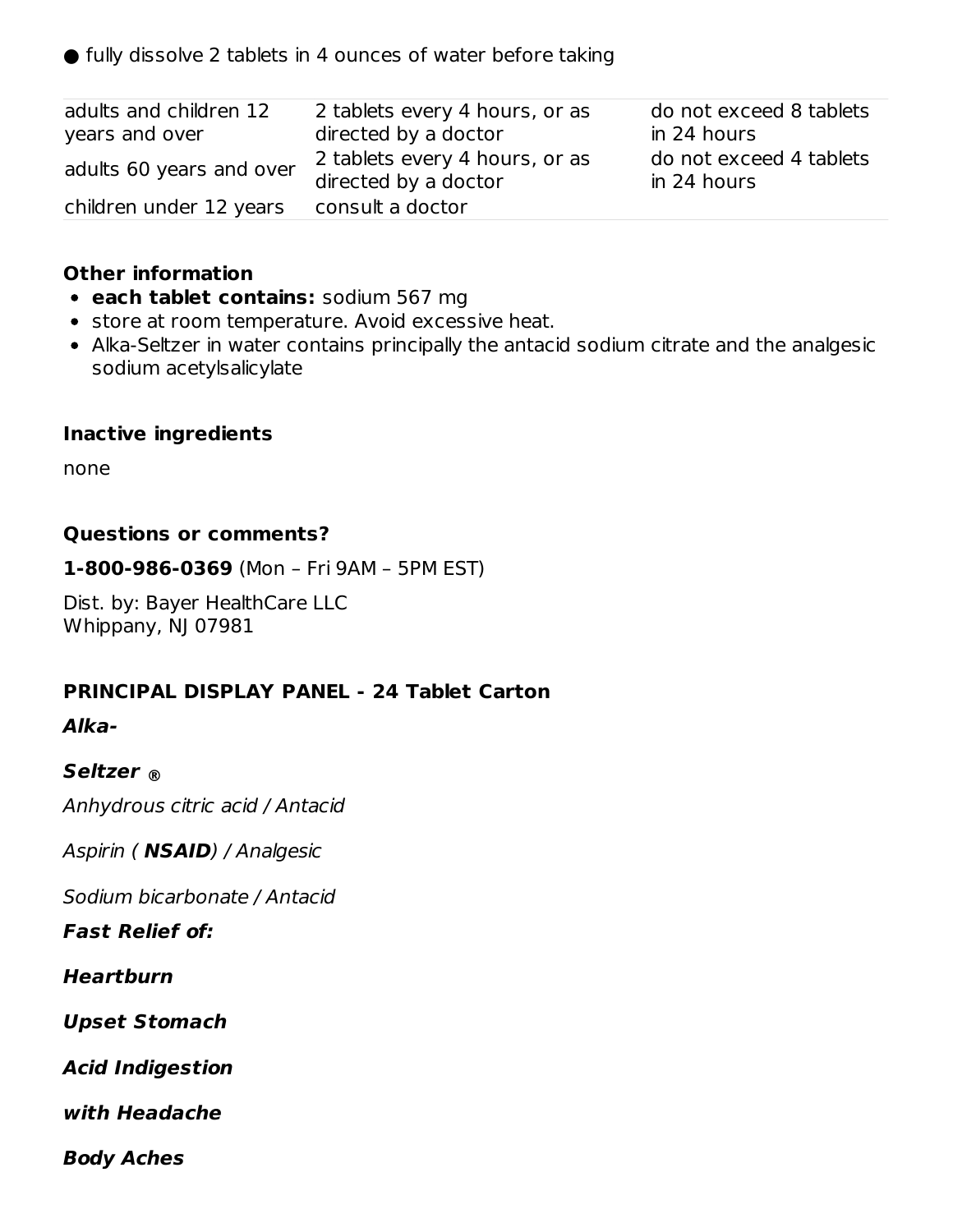## **ORIGINAL**

## **24** EFFERVESCENT TABLETS



| <b>ALKA-SELTZER ORIGINAL</b><br>anhydrous citric acid, aspirin, and sodium bicarbonate tablet, effervescent                             |                        |                       |                                            |                                    |         |                 |  |
|-----------------------------------------------------------------------------------------------------------------------------------------|------------------------|-----------------------|--------------------------------------------|------------------------------------|---------|-----------------|--|
|                                                                                                                                         |                        |                       |                                            |                                    |         |                 |  |
| <b>Product Information</b>                                                                                                              |                        |                       |                                            |                                    |         |                 |  |
| <b>Product Type</b>                                                                                                                     |                        | <b>HUMAN OTC DRUG</b> | NDC:0280-4000<br><b>Item Code (Source)</b> |                                    |         |                 |  |
| <b>Route of Administration</b>                                                                                                          | ORAL                   |                       |                                            |                                    |         |                 |  |
|                                                                                                                                         |                        |                       |                                            |                                    |         |                 |  |
|                                                                                                                                         |                        |                       |                                            |                                    |         |                 |  |
| <b>Active Ingredient/Active Moiety</b>                                                                                                  |                        |                       |                                            |                                    |         |                 |  |
|                                                                                                                                         | <b>Ingredient Name</b> |                       |                                            | <b>Basis of</b><br><b>Strength</b> |         | <b>Strength</b> |  |
| <b>ANHYDROUS CITRIC</b><br><b>ANHYDROUS CITRIC ACID (UNII: XF417D3PSL) (ANHYDROUS CITRIC ACID -</b><br>UNII: XF417D3PSL)<br><b>ACID</b> |                        |                       |                                            |                                    | 1000 mg |                 |  |
| <b>ASPIRIN</b> (UNII: R16CO5Y76E) (ASPIRIN - UNII:R16CO5Y76E)<br><b>ASPIRIN</b>                                                         |                        |                       |                                            |                                    | 325 mg  |                 |  |
| SODIUM BICARBONATE (UNII: 8MDF5V39QO) (BICARBONATE ION -<br>SODIUM<br>UNII: HN1Z RA3Q20)<br><b>BICARBONATE</b>                          |                        |                       |                                            |                                    | 1916 mg |                 |  |
|                                                                                                                                         |                        |                       |                                            |                                    |         |                 |  |
|                                                                                                                                         |                        |                       |                                            |                                    |         |                 |  |
| <b>Product Characteristics</b>                                                                                                          |                        |                       |                                            |                                    |         |                 |  |
| Color                                                                                                                                   | white                  | <b>Score</b>          |                                            | no score                           |         |                 |  |
| <b>Shape</b>                                                                                                                            | <b>ROUND</b>           | <b>Size</b>           |                                            | 25mm                               |         |                 |  |
| Flavor                                                                                                                                  |                        | <b>Imprint Code</b>   |                                            | ALKA; SELTZER                      |         |                 |  |
| <b>Contains</b>                                                                                                                         |                        |                       |                                            |                                    |         |                 |  |